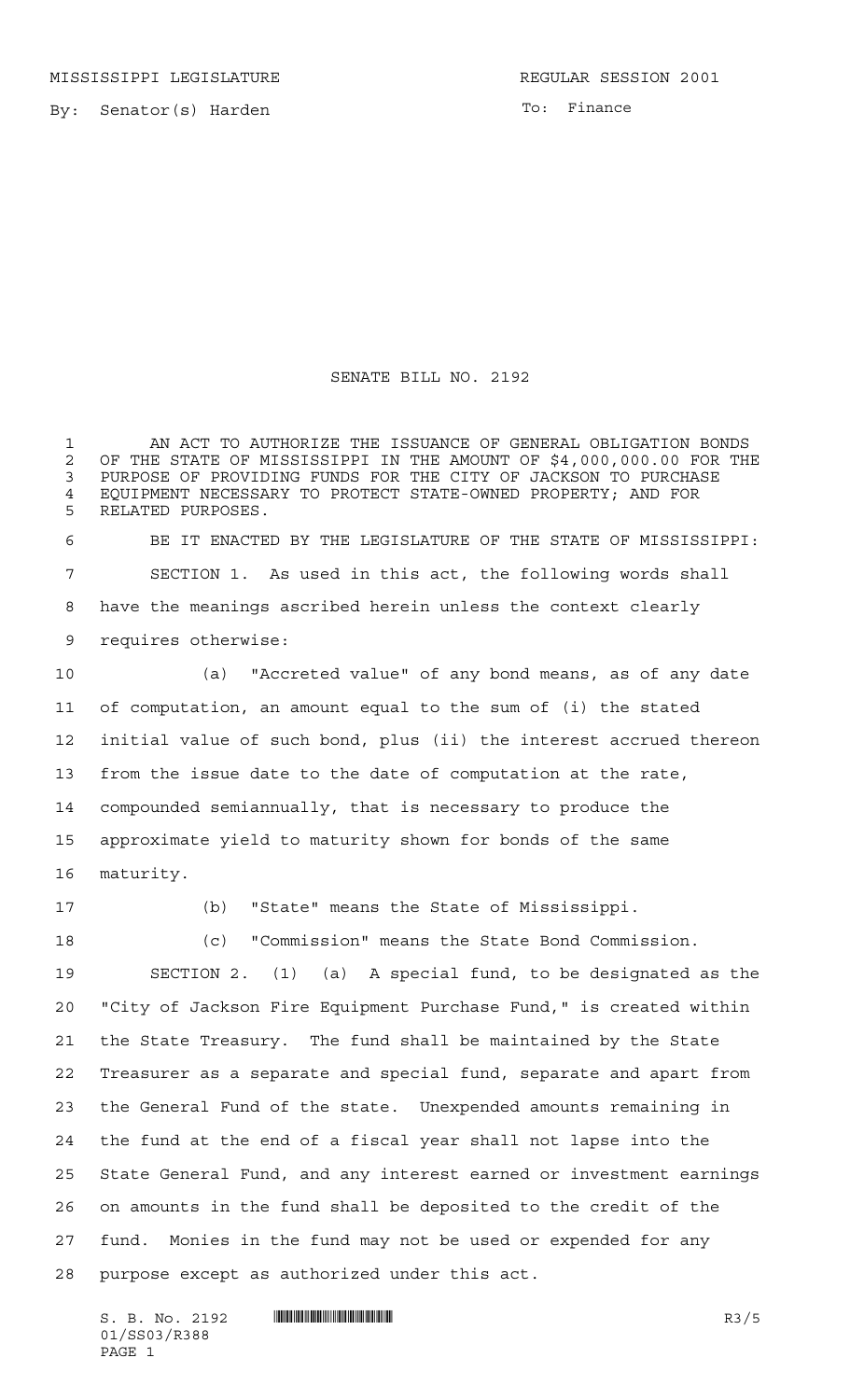$S. B. No. 2192$  . Suppose the set of  $S. B. N_O. 2192$  (b) Monies deposited into the fund shall be disbursed, in the discretion of the Department of Finance and Administration, to pay the costs of fire equipment for the Jackson Fire Department that is necessary to protect state-owned buildings. Such equipment shall include the following: (i) A Bronto Lift Aerial Ladder; (ii) Two (2) specialized rescue units; (iii) Two (2) 1500-gallon-per-minute fire trucks; (iv) Two (2) mini fire pumpers; (v) Specialized emergency radio communication equipment; (vi) Other necessary emergency equipment. (2) Amounts deposited into such special fund shall be disbursed to pay the costs of the equipment described in subsection (1) of this section. (3) The expenditure of monies deposited into the special fund shall be under the direction of the Department of Finance and Administration, and such funds shall be paid by the State Treasurer upon warrants issued by such department, which warrants shall be issued upon requisitions signed by the Executive Director of the Department of Finance and Administration, or his designee. SECTION 3. (1) The commission, at one time, or from time to time, may declare by resolution the necessity for issuance of general obligation bonds of the State of Mississippi to provide funds for all costs incurred or to be incurred for the purposes described in Section 2 of this act. Upon the adoption of a resolution by the Department of Finance and Administration, declaring the necessity for the issuance of any part or all of the general obligation bonds authorized by this section, the Department of Finance and Administration shall deliver a certified copy of its resolution or resolutions to the commission. Upon receipt of such resolution, the commission, in its discretion, may act as the issuing agent, prescribe the form of the bonds,

01/SS03/R388 PAGE 2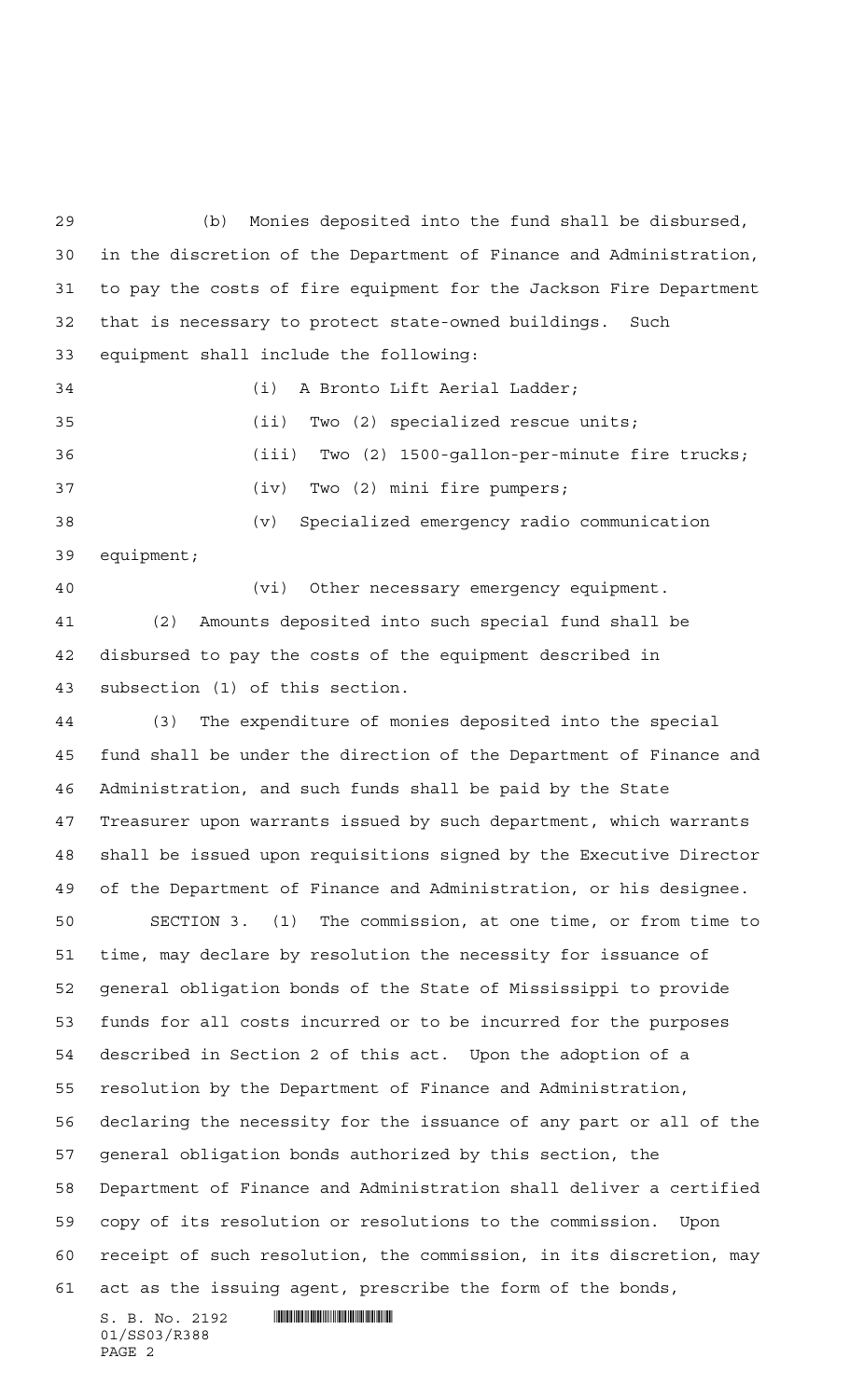advertise for and accept bids, issue and sell the bonds so authorized to be sold and do any and all other things necessary and advisable in connection with the issuance and sale of such bonds. The total amount of bonds issued under this act shall not exceed Four Million Dollars (\$4,000,000.00).

 (2) Any investment earnings on amounts deposited into the special fund created in Section 2 of this act shall be used to pay debt service on bonds issued under this act, in accordance with the proceedings authorizing issuance of such bonds.

 SECTION 4. The principal of and interest on the bonds authorized under this act shall be payable in the manner provided in this section. Such bonds shall bear such date or dates, be in such denomination or denominations, bear interest at such rate or rates (not to exceed the limits set forth in Section 75-17-101, Mississippi Code of 1972), be payable at such place or places within or without the State of Mississippi, shall mature absolutely at such time or times not to exceed twenty-five (25) years from date of issue, be redeemable before maturity at such time or times and upon such terms, with or without premium, shall bear such registration privileges, and shall be substantially in such form, all as shall be determined by resolution of the commission.

 SECTION 5. The bonds authorized by this act shall be signed by the chairman of the commission, or by his facsimile signature, and the official seal of the commission shall be affixed thereto, attested by the secretary of the commission. The interest coupons, if any, to be attached to such bonds may be executed by the facsimile signatures of such officers. Whenever any such bonds shall have been signed by the officials designated to sign the bonds who were in office at the time of such signing but who may have ceased to be such officers before the sale and delivery of such bonds, or who may not have been in office on the date such bonds may bear, the signatures of such officers upon such bonds

 $S. B. No. 2192$  . Suppose the set of  $S. B. N_O. 2192$ 01/SS03/R388 PAGE 3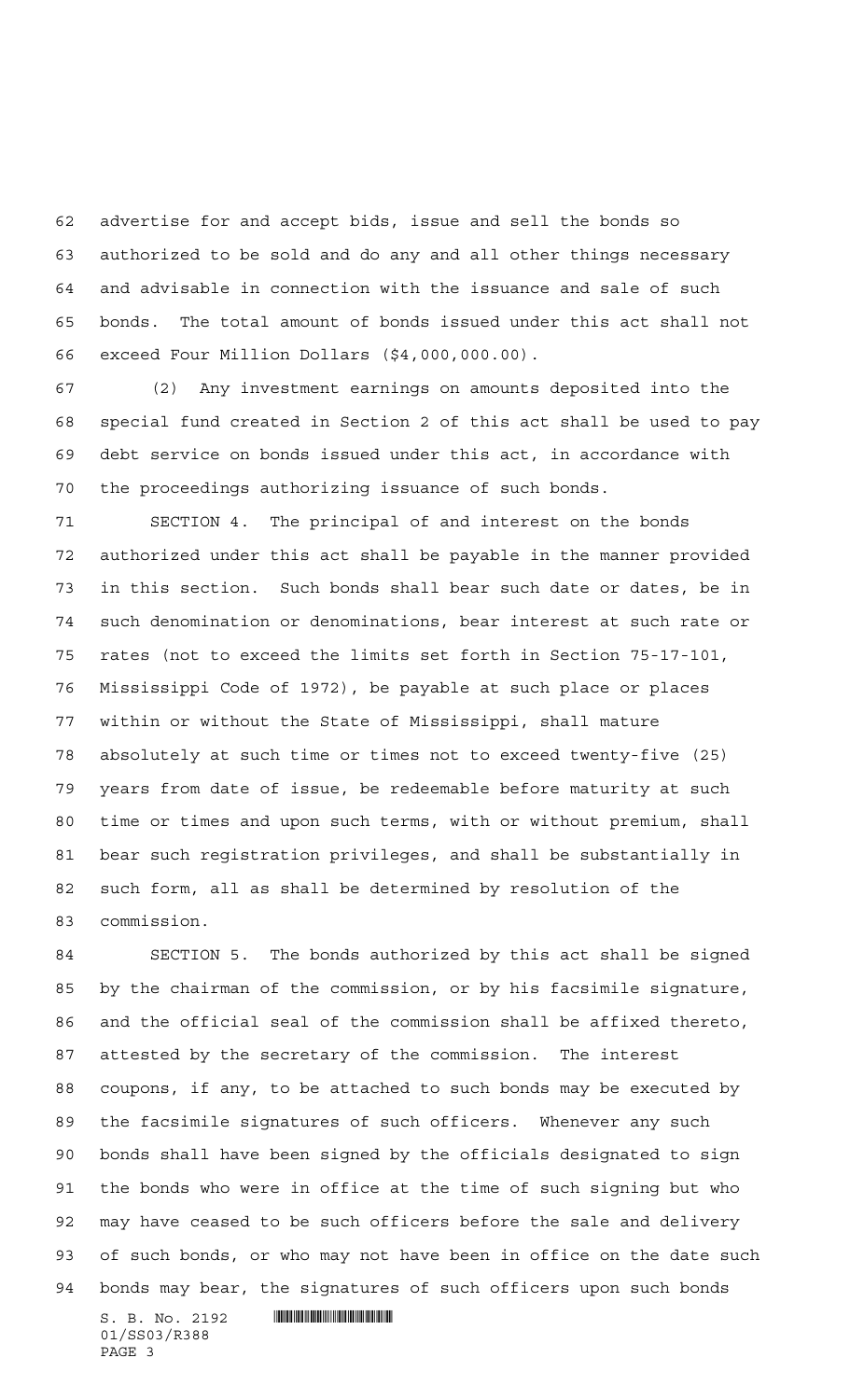and coupons shall nevertheless be valid and sufficient for all purposes and have the same effect as if the person so officially signing such bonds had remained in office until their delivery to the purchaser, or had been in office on the date such bonds may bear. However, notwithstanding anything herein to the contrary, such bonds may be issued as provided in the Registered Bond Act of the State of Mississippi.

 SECTION 6. All bonds and interest coupons issued under the provisions of this act have all the qualities and incidents of negotiable instruments under the provisions of the Uniform Commercial Code, and in exercising the powers granted by this act, the commission shall not be required to and need not comply with the provisions of the Uniform Commercial Code.

 SECTION 7. The commission shall act as the issuing agent for the bonds authorized under this act, prescribe the form of the bonds, advertise for and accept bids, issue and sell the bonds so authorized to be sold, pay all fees and costs incurred in such issuance and sale, and do any and all other things necessary and advisable in connection with the issuance and sale of such bonds. The commission is authorized and empowered to pay the costs that are incident to the sale, issuance and delivery of the bonds authorized under this act from the proceeds derived from the sale of such bonds. The commission shall sell such bonds on sealed bids at public sale, and for such price as it may determine to be for the best interest of the State of Mississippi, but no such sale shall be made at a price less than par plus accrued interest to the date of delivery of the bonds to the purchaser. All interest accruing on such bonds so issued shall be payable semiannually or annually; however, the first interest payment may be for any period of not more than one (1) year.

 Notice of the sale of any such bond shall be published at least one (1) time, not less than ten (10) days before the date of sale, and shall be so published in one or more newspapers

 $S. B. No. 2192$  . Soc.  $2192$ 01/SS03/R388 PAGE 4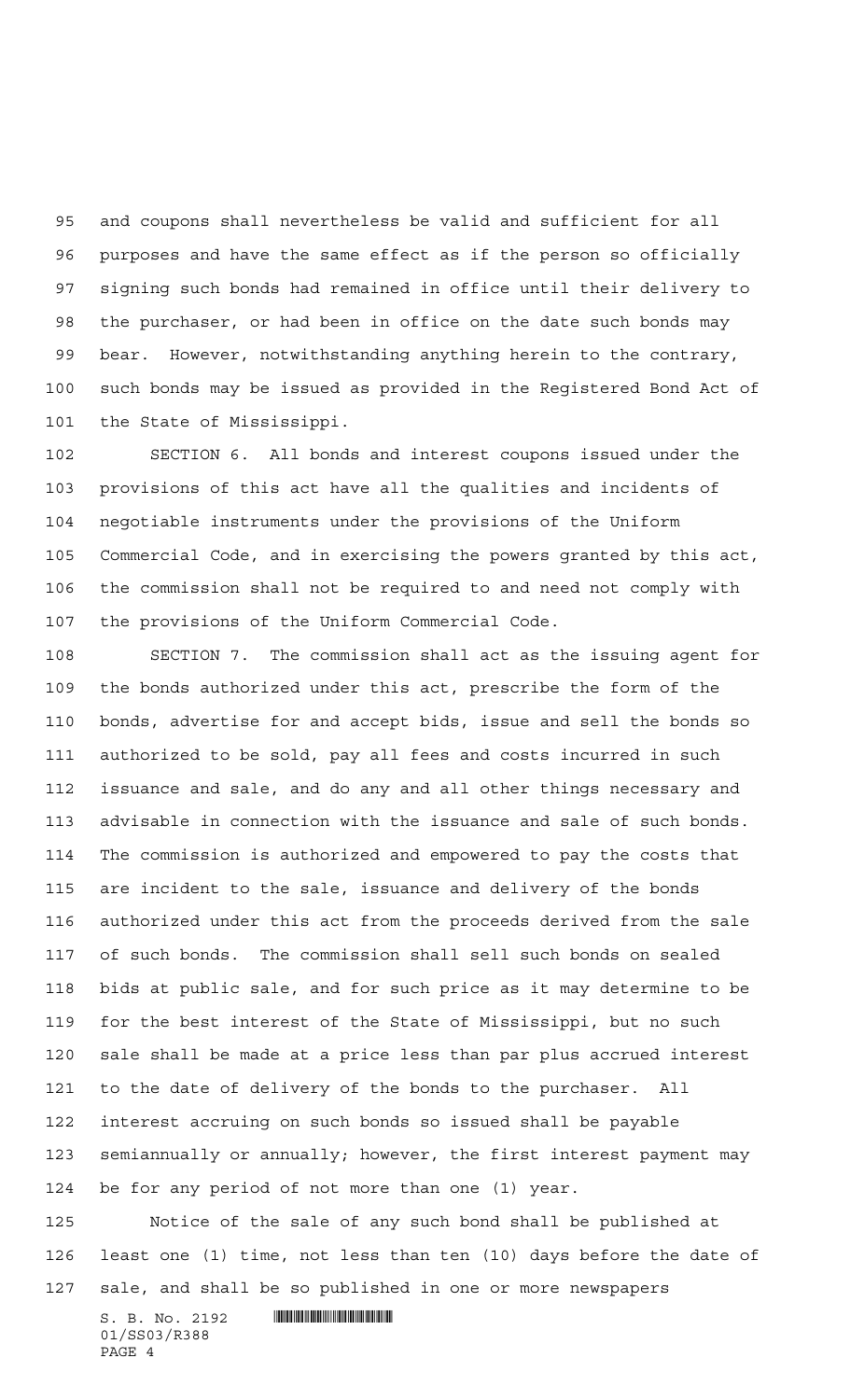published or having a general circulation in the City of Jackson, Mississippi, and in one or more other newspapers or financial journals with a national circulation, to be selected by the commission.

 The commission, when issuing any bonds under the authority of this act, may provide that bonds, at the option of the state, may be called in for payment and redemption at the call price named therein and accrued interest on such date or dates named therein.

 SECTION 8. The bonds issued under the provisions of this act are general obligations of the State of Mississippi, and for the payment thereof the full faith and credit of the State of Mississippi is irrevocably pledged. If the funds appropriated by the Legislature are insufficient to pay the principal of and the interest on such bonds as they become due, then the deficiency shall be paid by the State Treasurer from any funds in the State Treasury not otherwise appropriated. All such bonds shall contain recitals on their faces substantially covering the provisions of this section.

 SECTION 9. Upon the issuance and sale of bonds under the provisions of this act, the commission shall transfer the proceeds of any such sale or sales to the special fund created in Section 2 of this act. The proceeds of such bonds shall be disbursed solely upon the order of the Department of Finance and Administration under such restrictions, if any, as may be contained in the resolution providing for the issuance of the bonds.

 SECTION 10. The bonds authorized under this act may be issued without any other proceedings or the happening of any other conditions or things other than those proceedings, conditions and things which are specified or required by this act. Any resolution providing for the issuance of bonds under the provisions of this act shall become effective immediately upon its adoption by the commission, and any such resolution may be adopted

01/SS03/R388 PAGE 5

 $S. B. No. 2192$  . Suppose the set of  $S. B. N_O. 2192$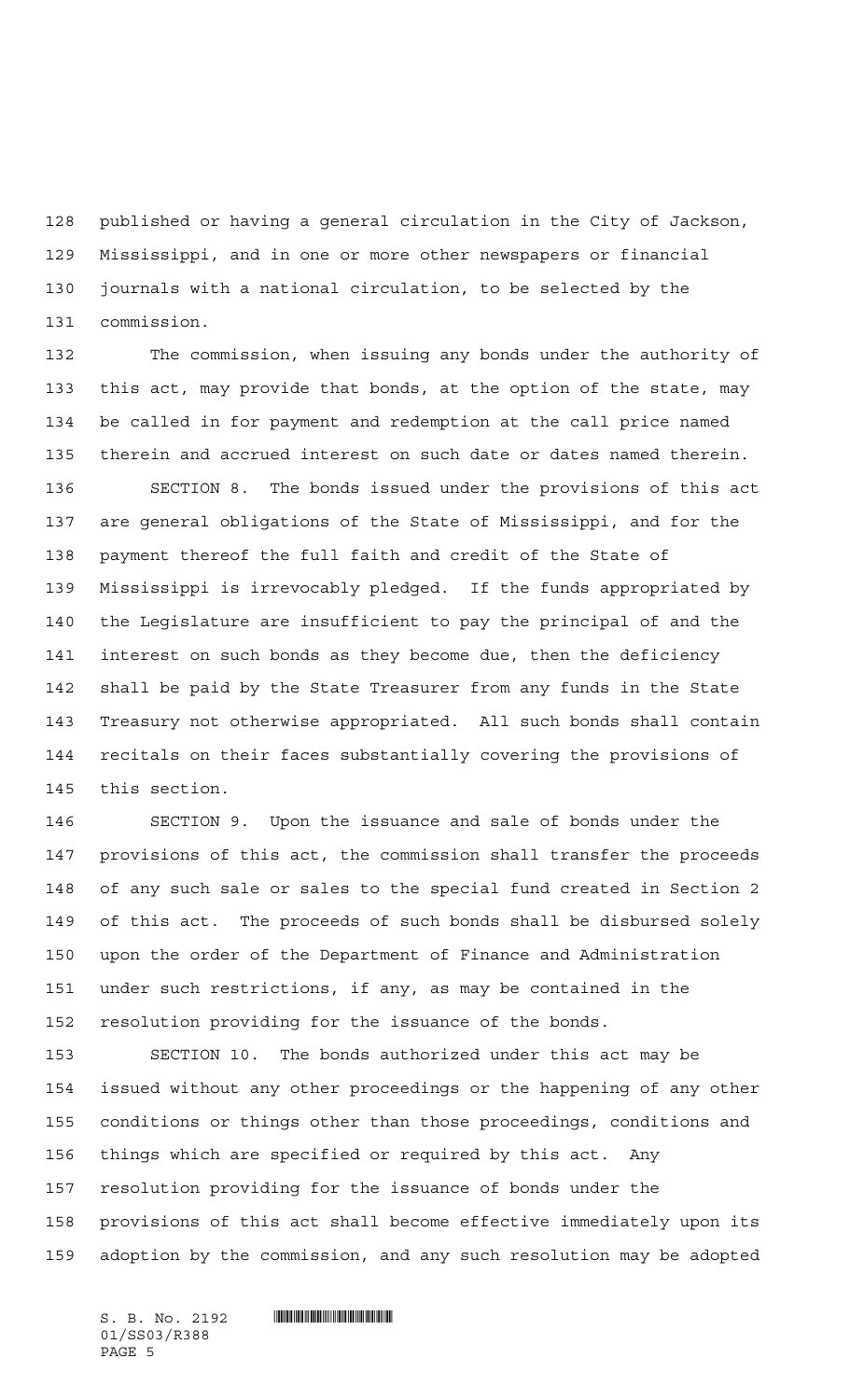at any regular or special meeting of the commission by a majority of its members.

 SECTION 11. The bonds authorized under the authority of this act may be validated in the Chancery Court of the First Judicial District of Hinds County, Mississippi, in the manner and with the force and effect provided by Chapter 13, Title 31, Mississippi Code of 1972, for the validation of county, municipal, school district and other bonds. The notice to taxpayers required by such statutes shall be published in a newspaper published or having a general circulation in the City of Jackson, Mississippi.

 SECTION 12. Any holder of bonds issued under the provisions of this act or of any of the interest coupons pertaining thereto may, either at law or in equity, by suit, action, mandamus or other proceeding, protect and enforce any and all rights granted under this act, or under such resolution, and may enforce and compel performance of all duties required by this act to be performed, in order to provide for the payment of bonds and interest thereon.

 SECTION 13. All bonds issued under the provisions of this act shall be legal investments for trustees and other fiduciaries, and for savings banks, trust companies and insurance companies organized under the laws of the State of Mississippi, and such bonds shall be legal securities which may be deposited with and shall be received by all public officers and bodies of this state and all municipalities and political subdivisions for the purpose of securing the deposit of public funds.

 SECTION 14. Bonds issued under the provisions of this act and income therefrom shall be exempt from all taxation in the State of Mississippi.

 SECTION 15. The proceeds of the bonds issued under this act shall be used solely for the purposes therein provided, including the costs incident to the issuance and sale of such bonds.

 $S. B. No. 2192$  . So  $R3.$ 01/SS03/R388 PAGE 6